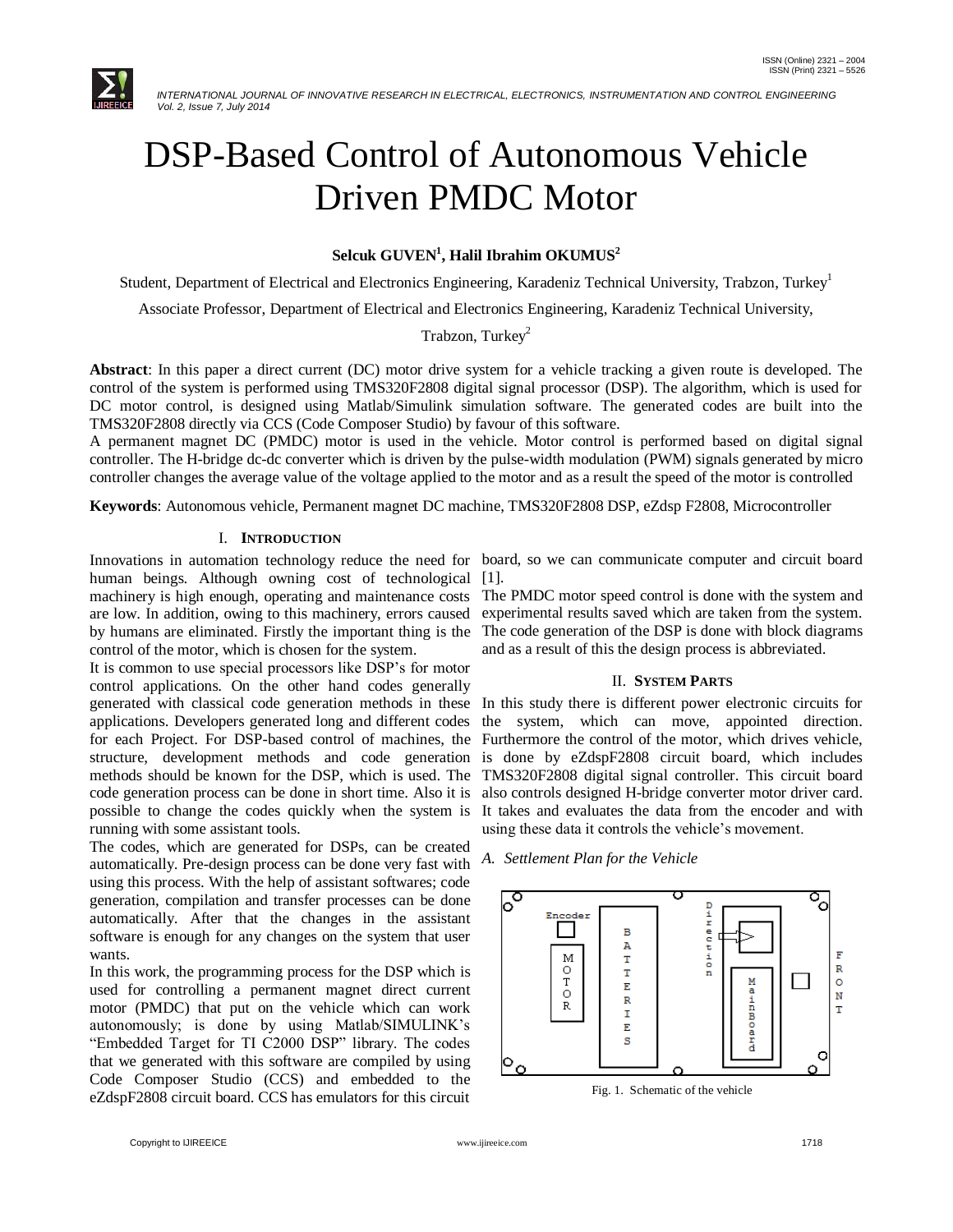

The designed vehicle's general schematic is given in figure 1. Batteries, motor and encoder were placed underside of the vehicle. eZdspF2808 DSP board and other power electronic circuits were placed top of to the vehicle.

# *B. Vehicle Parts*

The PMDC motor that used for the system runs with 24 V direct voltage. Motor's maximum power is 0,75kW and its maximum current value is 30 A. It has 1000 revolutions per minute (RPM). The motor's torque is transferred to the wheels via the gear system. The PMDC motor can move forward and backward with the help of the pulse Width Modulation (PWM) signal that we generated with eZdspF2808 DSP board.

We used encoder for getting the speed value of the motor. Encoder generates 50 square waves in each round. So 50 square waves mean is a tour of the wheels. The wheels circumference is divided to 50 by eZdspF2808 and with this calculation we get the "distance" data for each square wave. ront wheels were connected to steering box for vehicle's turning [2]. This steering box's shaft is turned by a geared step motor. So, we can control the side of the movement.

# *C. Designed Circuit Boards*

# 1. Motor Drive Circuit

Motor driver circuit can drive the PMDC motor with different power values and in forward or backward direction, with using PWM signals, which generated by microcontroller. The board is shown below in figure 2.



Fig. 2. Direction Control Circuit

#### Direction Control Board

The wheels, if required, can turn right and left by using direction control board. After the time that we chose, the wheels turn their first state. The designed board is shown below in figure 3.



Fig. 3. Direction control circuit



Fig. 4. Main power source circuit.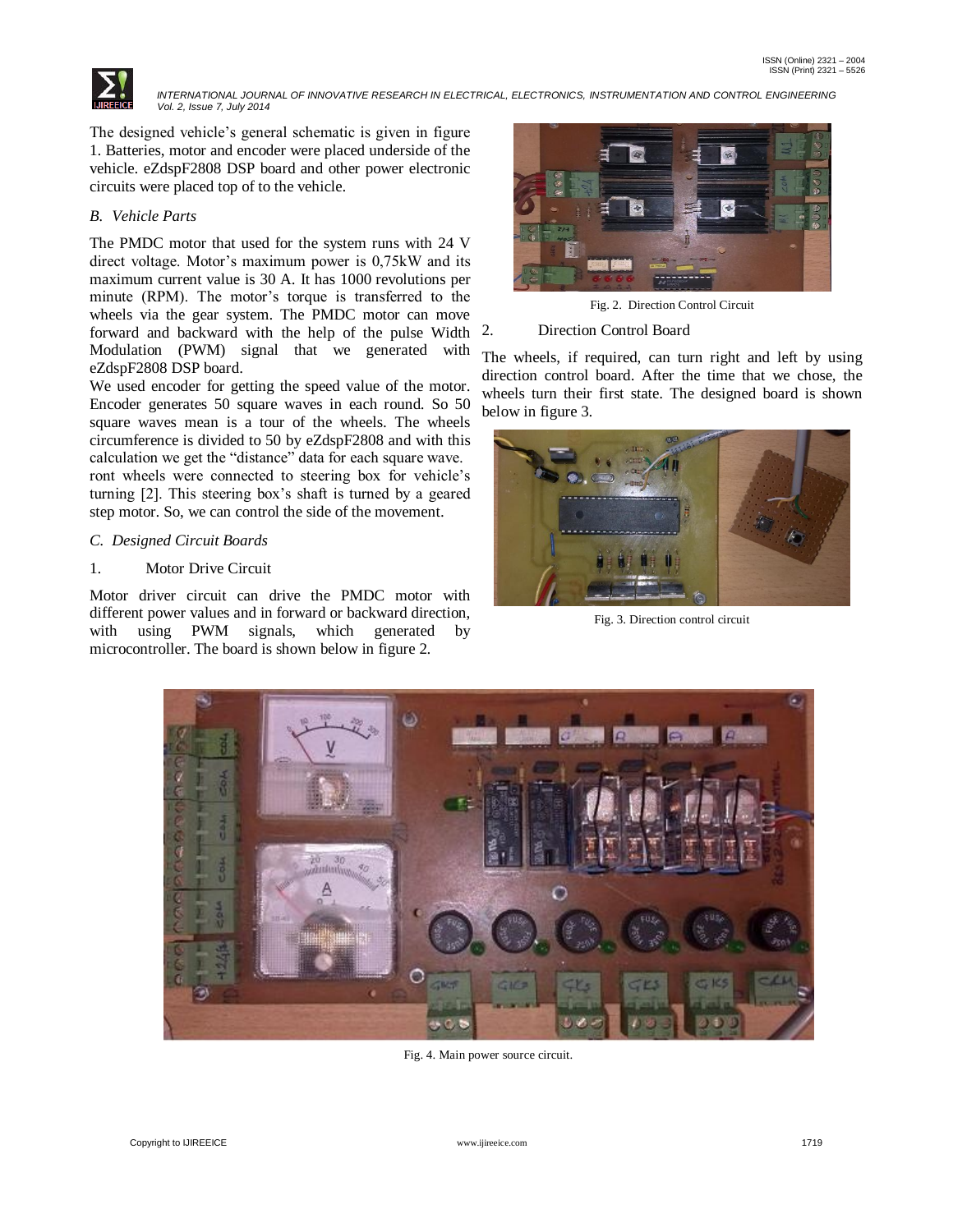



#### 3. Main Power Source Board

The board of the main power source takes the power from batteries and sends it to the other boards and PMDC motor via relays. The main board is shown in figure 4. Also the whole system is given in figure 5.

#### III. **COMMUNICATION BETWEEN MATLAB AND EZDSPF2808**

In this study, DSP TMS320F2808 micro controller has been used for controlling the whole vehicle. MATLAB/Simulink simulation program has been used for programming the micro controller via eZdspF2808 DSP. The first aim of this work was transferring necessary codes into the DSP without writing any code on Code Composer or any other programming language editor, with the help of the SIMULINK blocks. Thus it is not going to be necessary to write different long codes for any other motor control applications, it will be handled by changing some input values, parameters and Simulink blocks.

#### *A. Program Compatibility*

The only way for embedding codes into the DSP micro controllers is using Code Composer Studio (CCS) program. Matlab has used for generating codes but it is not exactly possible to do embed codes into the DSP just using MATLAB, because only CCS program has the emulators that we need for connect DSP to the computer. But it is not necessary to run CCS for creating DSP codes [3]. When it is needed to create the codes for designed block system, MATLAB will run the CCS on the background and automatically embed the codes into the DSP.

For connecting the DSP micro controller to the computer there are some compatibility conditions between CCS, DSP and MATLAB versions.

TABLE I MATLAB – CCS COMPATIBILITY

| Software<br>Hardware | Code Composer<br>Studio Version | MATLAB/Simulink<br>Version | Application<br>Area                              |
|----------------------|---------------------------------|----------------------------|--------------------------------------------------|
| eZdsp-F2812          | CCS3.1                          | R2006b                     | Control                                          |
| <b>DSK6416</b>       | CCS3.1                          | R2006b                     | Visualization                                    |
| <b>DSK6713</b>       | CCS3.1                          | R2006b                     | <b>Signal Processing</b><br>and<br>Communication |
| eZdsp-F2808          | CCS3.3                          | R2008A                     | Control                                          |
| DM6437DVDP           | CCS3.3                          | R2008A                     | Video                                            |

In this table the CCS and Matlab versions are shown for suitable DSP's and application areas. The other versions of MATLAB can also be used with downloading proper emulators for CCS program.



Fig. 6. MATLAB, CCS and DSP relations [5]

# IV.**CREATING PWM SIGNAL WITH MATLAB/SIMULINK FROM TMS320F2808**

In this section it is explained that how to create a Pulse Width Modulation (PWM) signal which can change duty cycle of MOSFET switching semi-conductor which are placed into H-Bridge DC-DC converter circuit.

*A. Modeling PWM Generator with SIMULINK C2000 Blocks*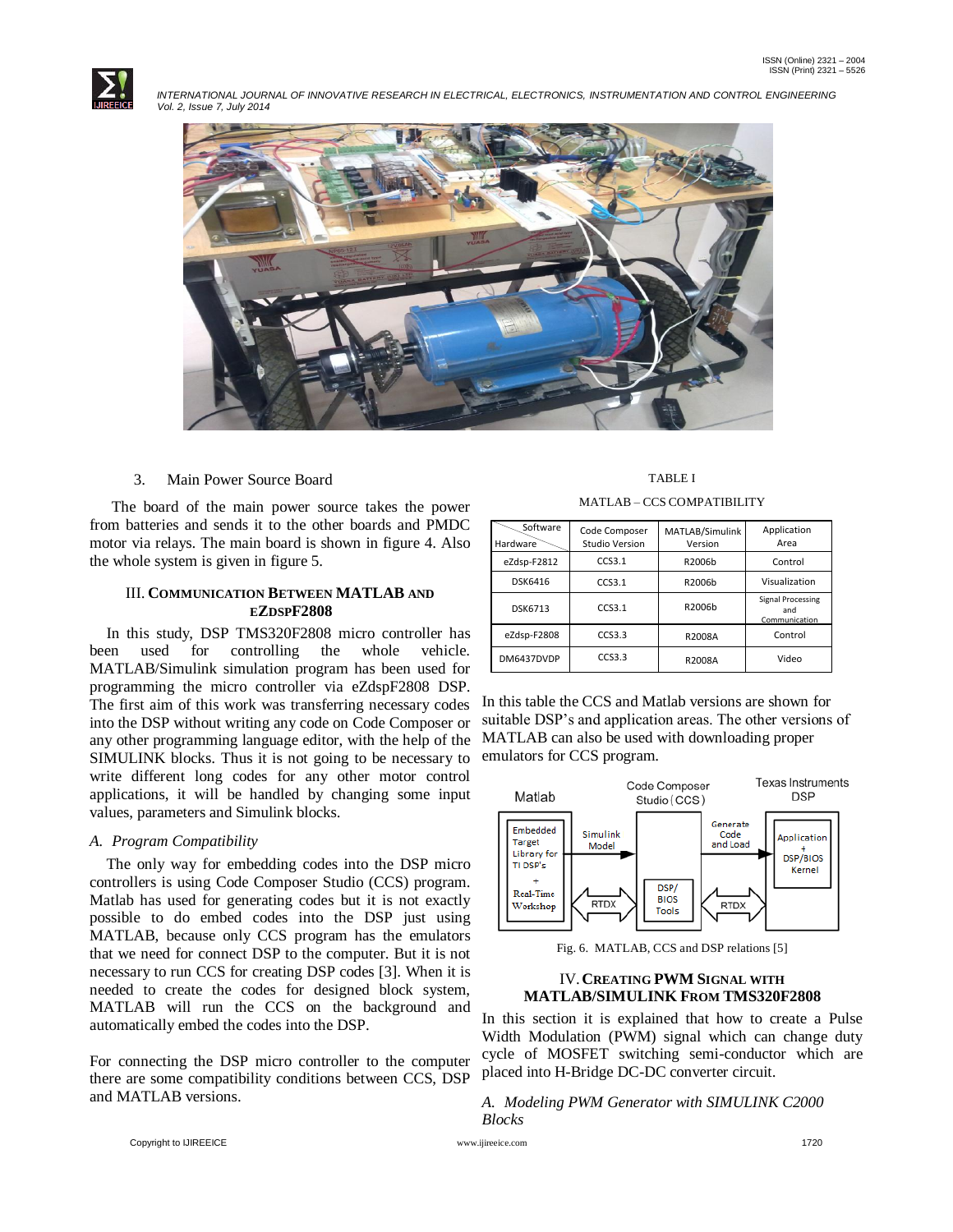

With this PWM application which will be explained in this section, it will be shown that how to use PWM and ADC SIMULINK blocks. It will be possible to adjust duty cycle of the PWM signal with controlling ADC input voltage value, which is created by DSP codes. The period of signal is kept constant and the changes on the analog voltage signal can be adjusted simultaneously with the help of "Hardware Interrupt" block.

In this part of the study, it is explained that how ADC block can sample an analog voltage signal and how a PWM block can create an impulse signal. This analog signal, which comes from ADC block, will control PWM signals dutycycle. Also an oscilloscope is used for observing changes on the duty-cycle.



Fig. 7. ADC – PWM block.



Fig. 8. Simulink model for generating PWM signal.

Here, Hardware Interrupt block creates a loop for ADC section (ISR) and when the signal is created (ADCINT) it adjust the time of the working period for ADC-PWM subblock.

ADC-PWM subblock includes a PWM block and an ADC block, which controls the input port of PWM signals dutycycle. PWM is adjusted for triggering the conversion of ADC block (SOC).

# *B. Application*

eZdspF2808 DSP board, oscilloscope, signal generator, transistor and 12V fan motor are used for preparing application circuit. Signal generator is connected to the ADC input pin, which assigned as ADCINA0 into the model. Oscilloscope is connected to the PWM port of the DSP board for observing the PWM signal. Also PWM output is connedted to the transistors collector pin for driving fan motor.

Firstly "Incremental Build" button is used for creating DSP codes from SIMULINK and as a result of this the codes that we need are embedded into the eZdspF2808 DSP board via Code Composer Studio.



Fig. 9. Application circuit for PWM motor drive.

In figure 9, it is shown that how to connect pins together like a chopper. The peak voltage of PWM is measured Vpp=3,46 V and transistor is switched with this voltage value. The duty cycle is 100% when signal generator output is 0 V. And also it is 0% when signal generator output is 3 V. The generated voltage signal from signal generator is connected to the ADCINA0 pin and changes on this signal adjust the output duty-cycle of the PWM signal. The on-off condition of the transistor has been adjusted with this input value. So, with adjusting the output voltage value, the speed of fan motor has also adjusted. Here, ADCINA0 input values has checked instantly with the help of "Hardware Interrupt" block. Two different output signal value are shown in the figures given below.



Fig. 10. Vs=2.2 V, Duty-Cycle = %24.52, Vpp= 3.28 V



Fig. 11. Vs=0.2 V, Duty-Cycle = %93.15, Vpp= 3.28 V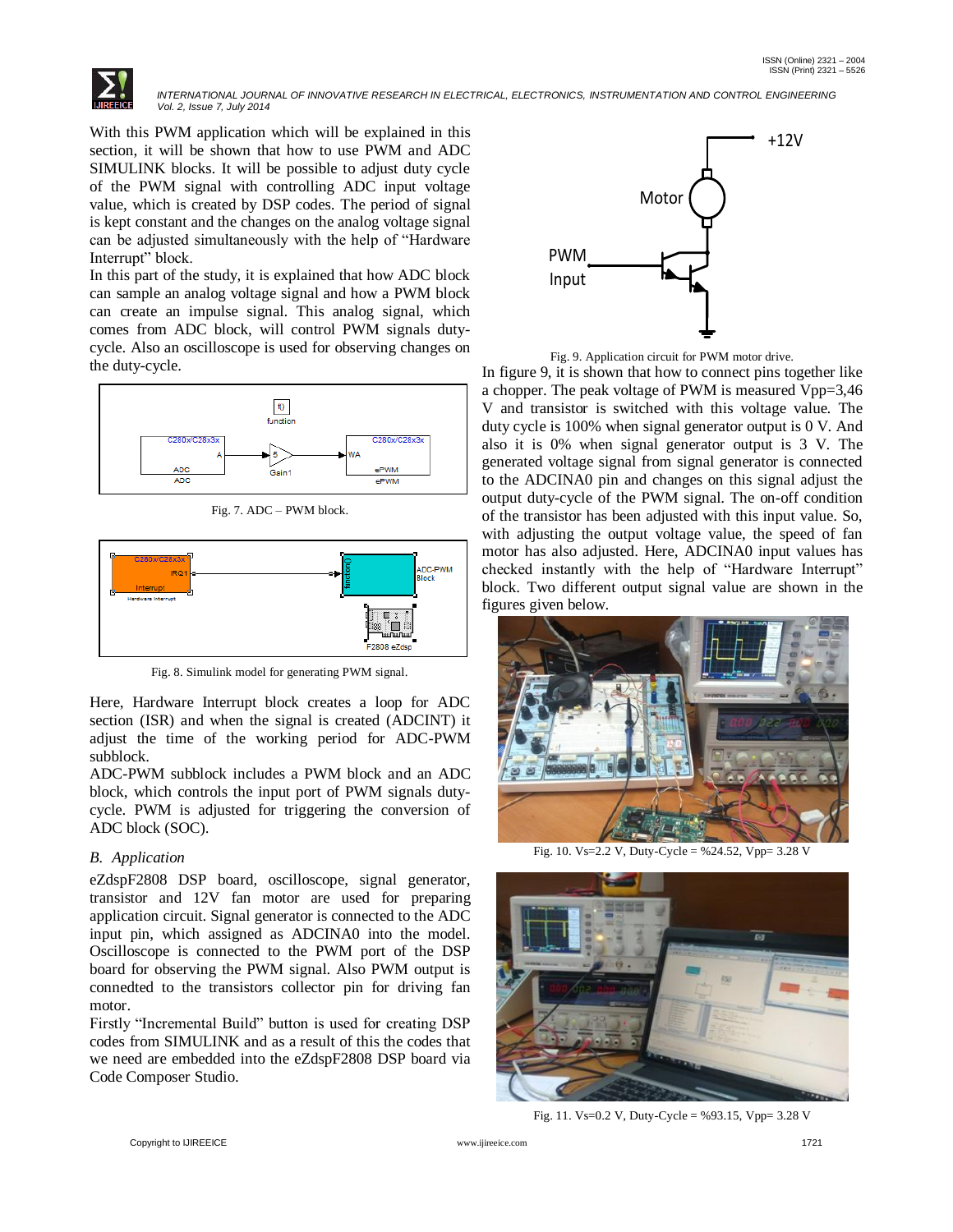

# V. **SIMULINK MODEL OF THE VEHICLE APPLICATION**



Fig. 12. Designed Simulink model.

In the main model; the speed reference value is converted to the real value. The speed measurement block is connected to the speed control block as a feedback.

# *A. Created Blocks on SIMULINK*

# 1. Speed Measurement Block

The main proposal here, is taking the motors instant speed and creating feedback data. The encoder is used for doing this process. eQEP block has been used for reading data from encoder (GPIO20 pin of DSP). With eQEP block it is possible to create a rotor angle data. Rotor angle and speed signals are connected to the DMC speed measurement block.



#### 3. Application on the Vehicle

The code transferring process is done by using "Incremental Build" section on the menu. With this section, CCS software can define eZdspF2808 DSP board and transfer the generated codes into the memory of the board.

The PMDC motor driver card is driven by PWM signal which is generated by eZdspF2808 DSP board. The speed control of the motor is done with adjusting the duty cycle of the PWM signal.



So, the output of DMC block is the real speed value of PMDC motor (RPM). The SIMULINK blocks are shown in figure 13.

#### 2. Speed Control Block

The real instant speed signal created by speed measurement block is connected to the speed control block. There is a PID controller in the speed control block. The control signal is generated by the controller block. The inputs of the PID controller are reference value and the feedback value. Control signal output is connected to the ePWM block. It is possible to create a duty-cycle value with the help of the parameters, which is in the ePWM block. ePWM1A pin has been used as the output and it is matched with GPIO0 pin on

the TMS320F2808 controller. The Simulink simulation

In this study, an algorithm has been designed and implemented using TMS320F2808 embedded DSP board. The speed control of the PMDC motor was performed. Time scaling can be changed on the code and rotating period can be adjusted. PMDC motor driver system has been done using SIMULINK blocks and an H-Bridge DC-DC converter.

#### **REFERENCES**

- [1] Kesler, M., Uçar, M. ve Özdemir, E., Paralel Aktif Güç Filtresi İçin DSP Tabanlı Denetim Algoritmasının Otomatik Gömülü Kod Üretimi ile Hızlı Prototiplendirilmesi, ELECO, December 2006, Bursa, Journals Book.
- [2] Yaşar, İ., Otonom Araç İçin DA Motor Sürücü Sistemi ve Denetleyicinin Gerçeklenmesi, Master Thesis, K.T.Ü., Institute of Science and Technology, Trabzon, 2009.